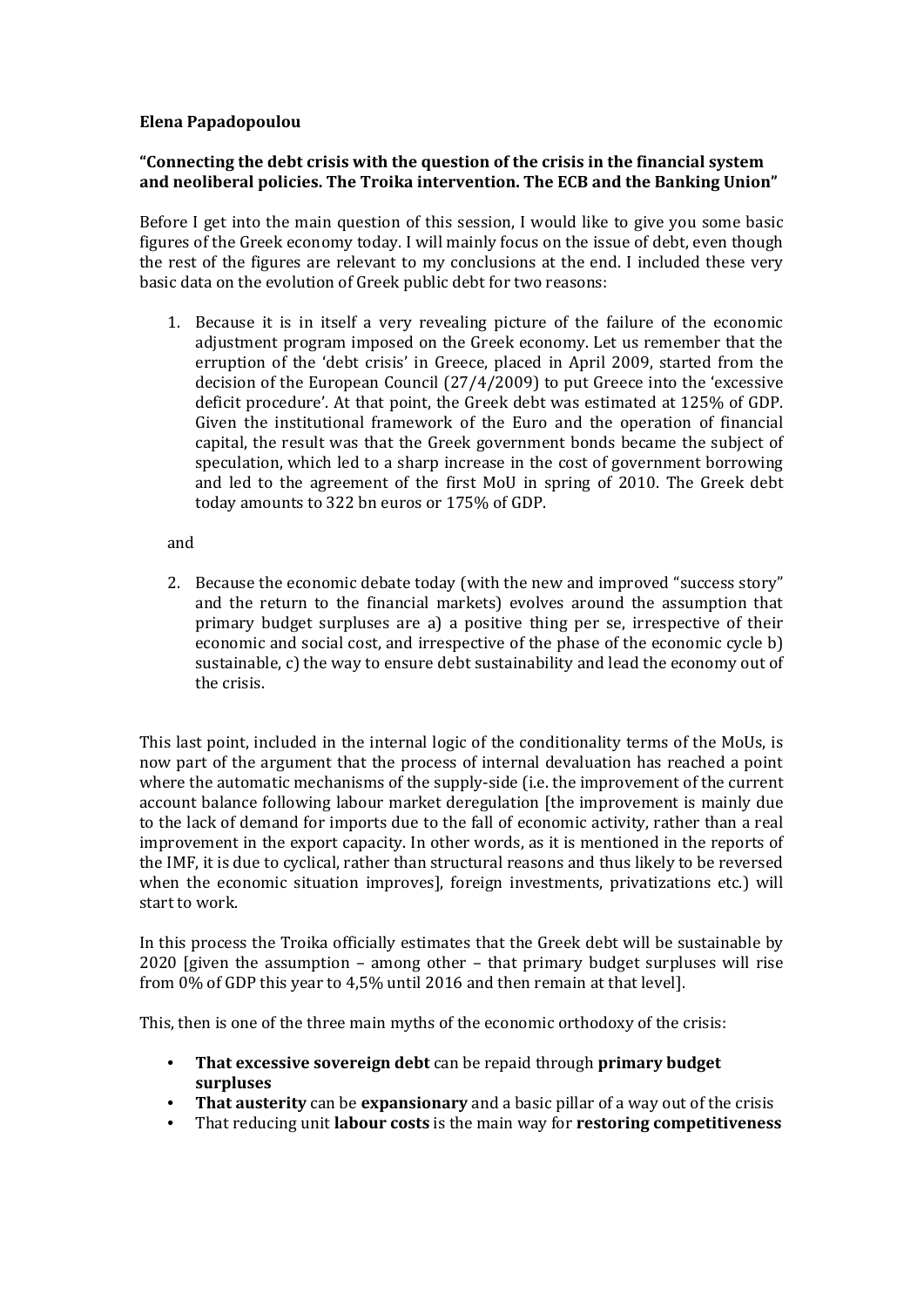## **Kicking the can down the road**

Could the problem of the Greek debt be resolved earlier? The answer is that it could and that it should. The debt crisis, not only in Greece, but in the rest of Europe is not an isolated event. It is strongly connected to the systemic crisis of the capitalist system and more specifically it constitutes a facet of the global financial crisis in the concrete conditions of the architecture of the Eurozone as well as in the context of the neoliberal transformation of the European economies after the crisis of the '70s.

It is in this sense that both analytically and politically SYRIZA has put so much emphasis in fighting the case against the so-called "Greek exceptionality", a view widely shared by the Greek (and European) political and economic elites, not only in the neoliberal camp, but also within the modernisers of the Greek socialdemocracy as well as by influential policy makers, intellectuals and important parts of the media, around Europe.

According to this view, the Greek fiscal crisis resulted from government profligacy and populist politics, and this is why austerity, expenditure cuts and so on, is an appropriate response. Greece has been living for too long beyond its means with an oversized public sector while the various rent-seeking redistribution coalitions have marginalized the (potential) production coalitions which could increase the size of the pie. SO, within the dominant discourse, the crisis represents an opportunity to carry out the reforms that should have been implemented long ago - to recalibrate the economy in order to marginalize the former groups and enhance the latter.

In this sense, the approach followed by the European elites to face the debt crisis was a combination of a strategy of "devide and rule" in the "exceptionalist way" I described, and one of "kicking the can down the road", which means that, on the one hand the 'rescue' policy aimed to minimise the cost of the "rescue-packages" for the rest of the Eurozone countries, shifting the main burden to each economy through austerity, and on the other hand, it refused to admit to the need for any drastic measures that would involve it actually acting as an common economic space, until the point when this became inevitable : [This is more or less how the deadlocks created by the policy of 'rescue' soon led to failures in fiscal adjustment and made the debt restructuring in Greece inevitablel. In this sense, the debt crisis served as a lever for a "shock doctrine" type of pushing the neoliberal project forward, which in the case of Greece was particularly accentuated.

Unfortunately I do not have time to expand on the various impasses and dangers of this approach in a number of fronts, so I will just make some comments regarding the economic consequenses. We seem to be in a situation of what might evolve into a longterm fluctuation around the bottom (or an L-shaped type of recovery). This constitutes a strong possibility for a number of reasons:

- Due to the need for servicing excessive debts, flows are going the wrong way
- Problems accentuated by the European architecture (no fiscal transfers, breakdown of monetary transmission mechanism (lower interest rates of ECB do not translate to lower interest rates in the economy, the role and scope of the ECB, the idea of a Banking Union not moving forward)
- Danger of disinflation
- German strategy of keeping their surpluses and South being in balance because they have low demand, euro is high because Germany has surpluses)
- High unemployment equilibrium
- The markets can't kick start the economy out of a high unemployment equilibrium